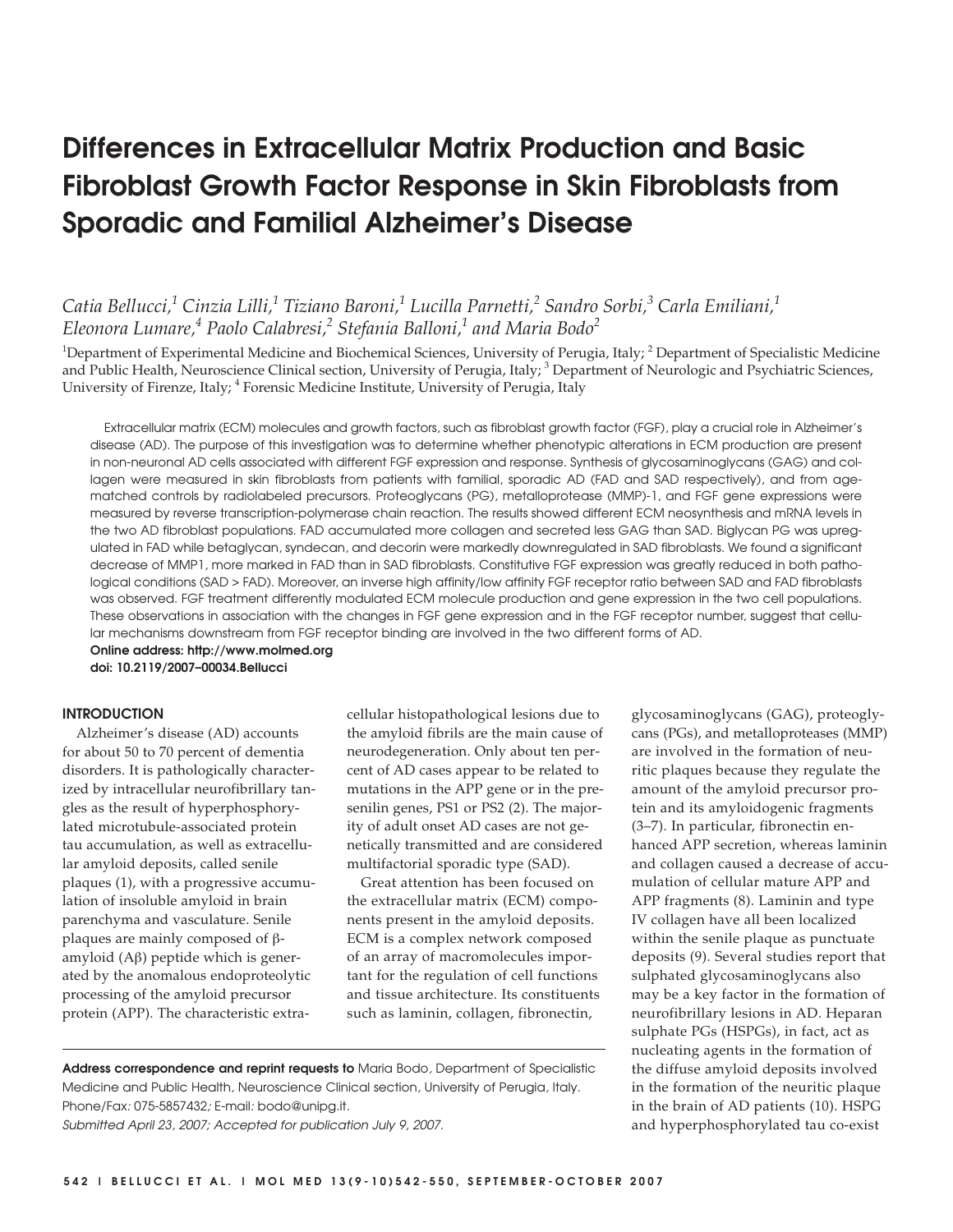in neurons at the earliest stages of neurofibrillary pathology. Furthermore, amyloidoses have been correlated with disordered processing of basement membrane heparan sulphate proteoglycans (11–13) and neuritic plaques were shown to be associated with immunoreactivity for dermatan sulphate, keratan sulphate, and chondroitin sulphate (14,15).

In the brain of AD patients, neurons and glial cells participate in a local inflammatory cascade by releasing cytokines such the tumor necrosis factor (TNF)- α, interleukin (IL)-1, transforming growth factor (TGF)- β, fibroblast growth factor (FGF) and other molecules such as metalloproteases, complement proteins, acute phase reactants, and oxygen radicals (16,17). An aberrant production of cytokines and growth factors by activated glial cells might result in facilitating the amyloidogenic pathway, leading to an overproduction of β-amyloid peptide (Aβ) in AD brains (18).

The basic fibroblast growth factor (bFGF or FGF2) possesses several effects on nervous and glial cells and it is presumed to play an important role in the development, maintenance, and wound healing in the brain (19). It activates the glial reaction in the injured brain, thus influencing the regulation of ECM components in the brain inflammatory process (20,21)

In the central nervous system, FGF is found in the cytoplasm and nucleus of neurons and astrocytes (22,23) and exerts its biological action through the binding with FGF receptors (FGFRs), identified as low- and high-affinity receptors (24). FGF2 was shown to be elevated in Alzheimer's disease and localized in the plaques and neurofibrillary tangles (25). It enhances the basal level of promoter activity of the APP gene (26), moreover, FGF-HSPG binding plays a role in transforming normal soluble tau protein into insoluble paired helical filaments present in the neurofibrillary tangles (27), thus confirming the importance of the interaction between FGF and ECM in AD physiopathology.

Altered metabolic behavior in nonneuronal cells also has been demonstrated in AD patients (28). High levels of APP, for example, are found to be expressed in non-neural cell types, including skin fibroblasts, suggesting that a wide variety of non-neuronal cells are also capable of processing APP to produce β-amyloid (29). As a result of interaction between APP and ECM components, it has been suggested the possibility that the nucleation process in amyloid genesis might disturb the process of basement membrane formation, a phenomenon which is consistently found in amyloid deposits of non-nervous tissues such as skin (30), hepatic and splenic vasa (31), cardiac tissue, and medullary carcinoma (32), where abnormalities in ECM structure have occurred.

In addition, it has been suggested that amyloid fibril accumulation is only in part responsible for the neurodegeneration observed in AD. Other disease mechanisms include in fact apoptosis, aberrant calcium signaling and other disordered intracellular signaling such as the catenin/Wnt pathway in somatic cells from AD patients (33–37). For example, cultured skin fibroblasts from PS1 and PS2 mutation carriers showed altered calcium signaling (38), a greater DNA damage induced by oxidative injury (39), and higher spontaneous and chemically induced cytogenetic alterations (40) when compared with the control group.

In the light of these data, it was of interest to investigate whether AD may be associated also with changes in components of peripheral connective tissue. For this reason we performed an in vitro study on skin fibroblasts obtained from SAD and FAD Alzheimer patients and evaluated alterations in neosynthesis of ECM components (GAG, collagen, and PGs) and their phenotype, according to FGF2 treatment.

Quantitative monitoring of levels of mRNA encoding for FGF2, proteoglycans and metalloprotease (MMP)-1 was performed by RT-PCR analysis. The data were discussed in relation to the highand low-affinity FGF receptor numbers determined in both cell populations by a binding assay.

#### **METHODS**

## Cell Cultures

Primary human fibroblast cultures were obtained from skin biopsies of AD patients and from normal subjects at the Department of Neurology, University of Florence after informed consent was given from all subjects or, where appropriate, from their caregivers. Clinical assessment was done according to published guidelines (The Dementia Study Group of the Italian Neurological Society). AD patients included ten FAD patients (age range 60-75 years) bearing the PS-1 (Leu392Val) missense mutation and ten age-matched SAD subjects. As controls, skin biopsies obtained from ten age-matched normal subjects, carefully assessed to exclude any neurological disorder, were analyzed (41).

Primary cultures were performed in Department of Neurological and Psychiatric Sciences (Florence). Briefly, skin biopsies (3 mm punch) were collected from the volar side of the forearm. Each biopsy was cut into small pieces (around  $0.5$  mm) and seeded in  $25$  cm<sup>2</sup> flasks. When the flasks became confluent, subcultures were made by seeding 150,000 cells/T25 flask (42).

For experimental procedure, human fibroblasts were cultured in serum free Dulbecco's modified Eagle's medium for 24 h (a culture interval needed to reach approximately 70 to 80 percent of confluence), with and without 20 ng/mL basic FGF (FGF2, Sigma Chemical Company, St. Louis, MO, USA).

The viability of the cells was estimated by examining their ability to exclude Trypan Blue (0.1 percent Trypan Blue in 0.9 percent NaCl).

#### Cell Number

To determine cell number, fibroblasts were harvested with PBS, sedimented by centrifugation at 450g and resuspended in 1 mL of medium. Tripan Blue was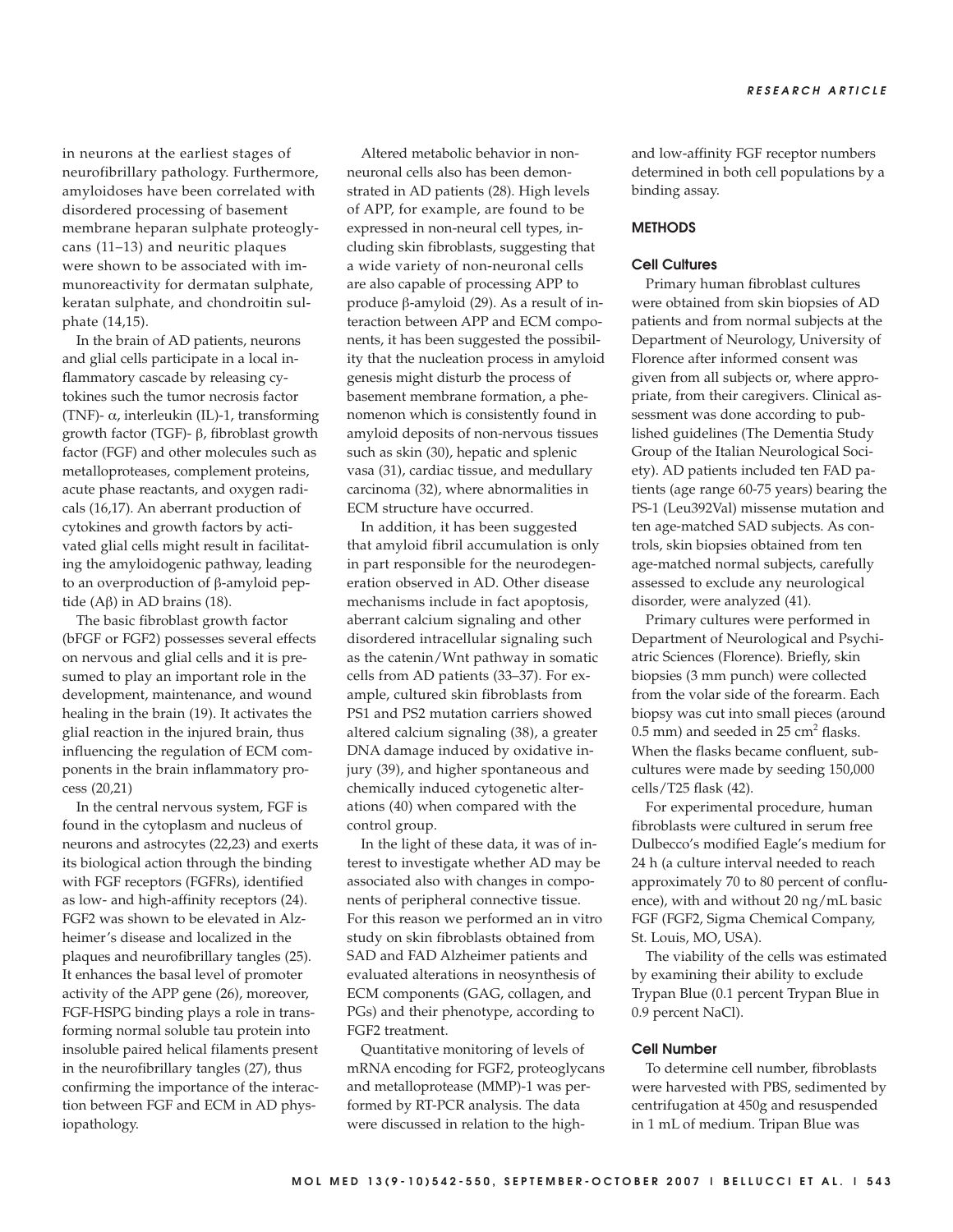|  | <b>Table 1.</b> Oligonucleotides Used for Real Time RT-PCR |  |  |  |  |
|--|------------------------------------------------------------|--|--|--|--|
|--|------------------------------------------------------------|--|--|--|--|

| <b>MRNA</b>            | Sequence (5'-3')              | Product<br>(bp) | GenBank<br>Accession No. |
|------------------------|-------------------------------|-----------------|--------------------------|
| betaglycan (sense)     | CCIGICAIICCCAGCAIACAAI        | 363             | XM001924                 |
| betaglycan (reverse)   | ATCACCTGACTCCAGATCTTCATA      |                 |                          |
| Decorin (sense)        | GGCCACTATCATCCTCCTT           | 270             | NM133503                 |
| Decorin (reverse)      | TIGTIGTITIGCAGGICIAGC         |                 |                          |
| syndecan (sense)       | <b>TCTGACAACTTCTCCGGCTC</b>   | 210             | NM001006946              |
| syndecan (reverse)     | <b>CCACTICIGGCAGGACIACA</b>   |                 |                          |
| biglycan (sense)       | <b>GCTCCGACCTGGGTCTGCTGAA</b> | 306             | NM001711                 |
| biglycan (reverse)     | <b>ACTCCCTTGGGCACCTTGC</b>    |                 |                          |
| MMP-1 (sense)          | <b>CICAIGCITITCAACCAGGC</b>   | 370             | X05231                   |
| MMP-1 (reverse)        | <b>GIGCGCAIGIAGAAICIGIC</b>   |                 |                          |
| FGF2 (sense)           | AGIGIGIGCIAACCGIIACC          | 214             | NM002006                 |
| FGF2 (reverse)         | AAGTATAGCTTTCTGCCCAGG         |                 |                          |
| $\beta$ -actin (sense) | <b>ACCITCTACAATGAGCTGCG</b>   | 197             | NM001101                 |
| b-actin (reverse)      | TCCATCACGATGCCAGTGGTA         |                 |                          |

added to the cell suspension to obtain a final concentration of 2 mg/mL. Cells were incubated for five minutes at room temperature and the number of stained cells determined by counting with Burker's camera.

#### GAG Synthesis

Control, SAD, and FAD fibroblasts were labeled with  $5 \mu$ Ci/mL of  ${}^{3}$ H-glucosamine hydrochloride (s.a. 29 Ci/mmol, Amersham Biosciences, Little Chalfont, UK) after being maintained for 24 h in serum-free DMEM with and without 20 ng/mL recombinant human FGF2. At the end of incubation, media was recovered separately and processed. Aliquots of <sup>3</sup>H-labeled GAG from media were applied to a DE-52 cellulose anion exchange column. Individual GAGs were identified by their enzymatic susceptibility (43). Testicular hyaluronate lyase (beef, Miles Italiana S.p.A., Milano, Italy), streptomyces hyaluronate lyase (Streptomyces hyalurolyticus) (Seikagaku Kogyo Company, Tokyo), chondroitin AC-II lyase (Arthrobacter aurescens) (Seikagaku Kogyo Company) digestions were performed. Standard GAG (Sigma) were then added and precipitated with three volumes of five percent potassium acetate in ethanol. Radioactivity was measured in both supernatants (digested GAG) and pellet. Results are expressed as  $cpm/10<sup>5</sup>$  cells.

#### Collagen Synthesis

Control, SAD, and FAD fibroblasts were cultured for 24 h in serum-free DMEM with 50 µg/mL ascorbic acid and 50 µg/mL β-aminoproprionitrile fumarate with and without 20 ng/mL recombinant human FGF2 in the presence of 2  $\mu$ Ci/mL of <sup>3</sup>H-labeled proline (s.a. 29 Ci/mmol, Amersham Biosciences). Collagen was extracted as described elsewhere (44). Results are expressed as  $cpm/10<sup>5</sup>$  cells. The specificity of the assay was verified by monitoring the susceptibility of precipitates to purified

#### Table 2. Summary of the Results

|                               | Control | SAD                                    | <b>FAD</b> | Control + | $SAD +$ | $FAD +$ |
|-------------------------------|---------|----------------------------------------|------------|-----------|---------|---------|
| Cell number                   | 18,300  | 27,100                                 | 39,350     | 27,800    | 35,500  | 37,380  |
|                               |         | c.p.m./cell number $x$ 10 <sup>5</sup> |            |           |         |         |
| <b>Total GAG</b>              | 30,700  | 8,420                                  | 8,350      | 33,230    | 8,808   | 3,050   |
| <b>Total Collagen</b>         | 1,790   | 1,196                                  | 3,718      | 1,406     | 1,370   | 4,976   |
| fold change                   |         |                                        |            |           |         |         |
| MMP1                          | 1       | 0.31                                   | 0.058      | 0.505     | 1.12    | 0.059   |
| Biglycan                      |         | 1.07                                   | 1.38       | 0.69      | 0.533   | 1.88    |
| Decorin                       |         | 0.48                                   | 0.911      | 1.37      | 0.278   | 0.385   |
| Betaglycan                    |         | 0.63                                   | 0.932      | 0.63      | 0.69    | 0.33    |
| Syndecan                      |         | 0.401                                  | 0.57       | 1.12      | 0.495   | 0.455   |
| FGF <sub>2</sub>              | 1       | 0.139                                  | 0.417      | 0.239     | 0.178   | 0.268   |
|                               |         | FGF2 receptor number                   |            |           |         |         |
| Low Affinity Receptor         | 308,781 | 396,178                                | 625,076    | 378,663   | 483,859 | 422,697 |
| <b>High Affinity Receptor</b> | 5,435   | 11,640                                 | 7.476      | 7.267     | 8,920   | 5,980   |

The scheme summarizes the overall results discussed in the text.

bacterial collagenase (Calbiochem-Novabiochem Co., CA, USA).

## Detection of mRNA Levels for Betaglycan, Decorin, Syndecan, Biglycan, MMP1, and FGF2 by Real-Time PCR Analysis

Total RNA was isolated from control, SAD, and FAD fibroblasts by lysing the cells with Trizol reagent (Invitrogen, Paisley, Great Britain). The RNA was treated immediately with DNAse I (Invitrogen) and the integrity of the treated RNA was examined by detection of ribosomal RNA bands (28S and 18S) in ethidium bromide stained agarose gels. RNA was quantified by reading the optical density at 260 nm. One microgram of total RNA was subjected to reverse transcription (RT) in a final volume of 50 mL. Real-time PCR was performed using 1 mL of the cDNA prepared by the RT reaction (Table 1).

Real-time PCR was carried out in an Mx3000P cycler (Stratagene, Amsterdam, Netherlands) using FAM for detection and ROX as a reference dye. One step PCR was performed in 25 µl of Brilliant SYBR Green QPCR Master Mix (Stratagene) according to the manufacturer's instructions. Product formation was monitored continuously with the fluorescent double-stranded DNA binding dye SYBR Green I at each annealing step. Immediately following the PCR, a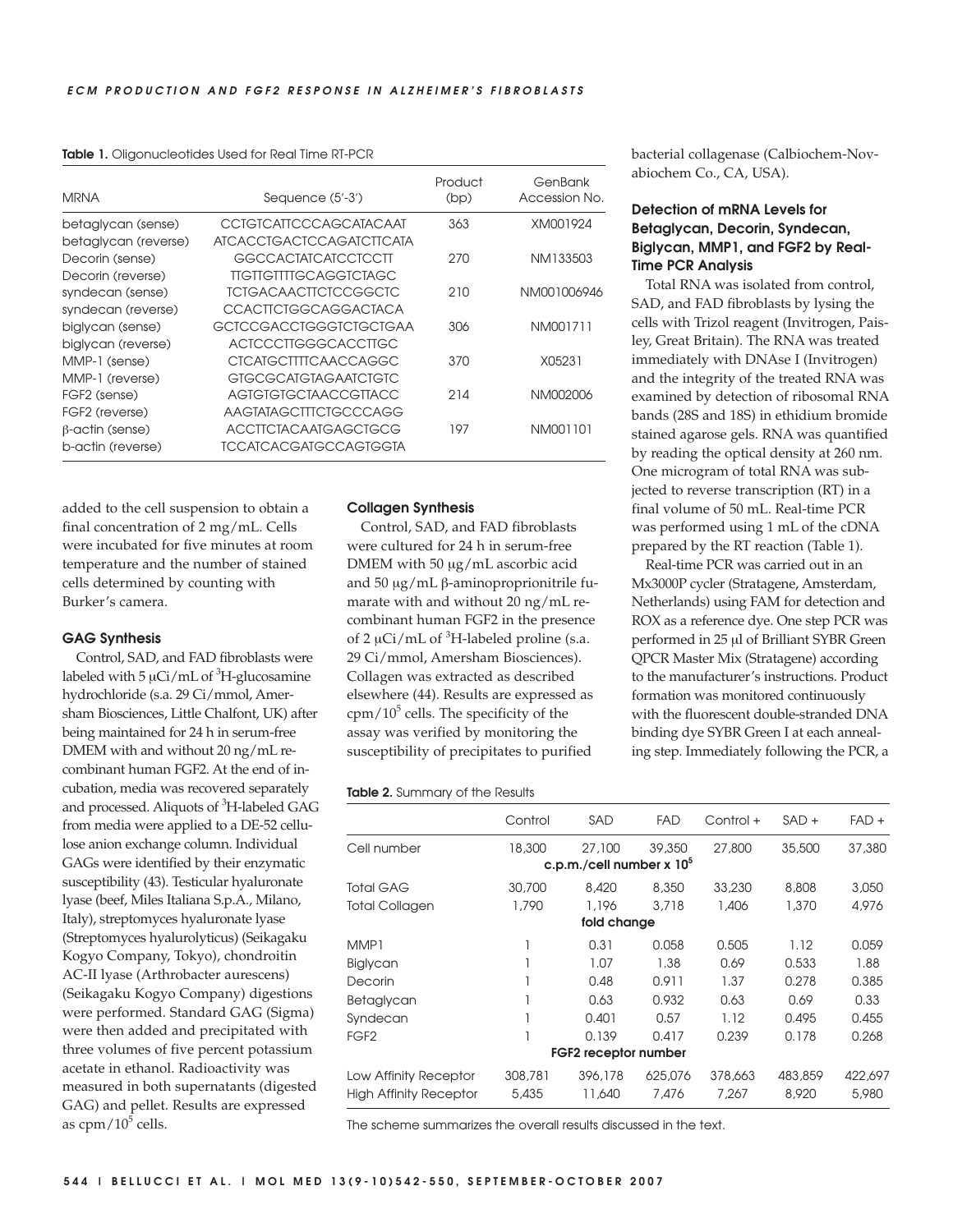

Figure 1. Cell number and FGF2 effects (+) on control (C), sporadic (SAD) and familial (FAD) Alzheimer's disease fibroblasts. Fibroblasts were mantained in serum–free MEM for 24h with and without FGF2 (20 ng/ml). The values were the mean ± SD of three independent experiments each performed in quintuplicate for n=10 subjects for group. Data were analyzed by ANOVA. Differences vs. respective control: \*F–test significant at 99%. Differences vs. respective untreated group: §F–test significant at 99%; ns = not significant.

melting curve was undertaken by raising the incubation temperature from 55° to 95°C to confirm amplification specificity. All samples and the templates for the standard curves were run in triplicate. The mRNA level for each sample was normalized against β-actin mRNA and expressed as fold changes versus the level observed in untreated control fibroblasts.

#### FGF2 Binding Assay

FGF2 receptor binding was performed as described elsewhere (45,46). Briefly, control, SAD, and FAD fibroblasts were incubated for two hours at 37°C in serum free DMEM with 0.15 percent gelatin before each experiment. Cells then were washed twice with cold phosphate-buffered saline (PBS) and 200 mL of cold MEM containing 25 mM Hepes pH 7.5 0.15 percent gelatin. Increasing concentration of  $[^{125}I]$  FGF2 (0.1–10) ng/mL, Amersham Biosciences) were added to each well. Cells were incubated for two hours at 4°C on an orbital shaker.

To determine low affinity binding of FGF2, the cells were incubated twice for five minutes with cold PBS pH 7.5 containing 2 M NaCl and the cell extract was counted in a γ counter (Canberra Packard Central Europe GmbH, Schwadorf, Austria). Non-specific binding was estimated in the presence of 100-fold excess of unlabeled recombinant human FGF2 and subtracted from all data.

High affinity bound FGF2 was determined by sodium acetate 20 mM, NaCl 2 M pH 4.0 extraction. Receptor binding was normalized with respect to cell number, and analyzed with Scatchard method (47).

#### Statistical Analysis

Results reported in figures were the mean  $\pm$  SD (standard deviation) of three independent experiments each performed in triplicate or quintuplicate (see legends) for  $n = 10$  subjects for group. Statistical analysis was performed by analysis of variance (2-WAY ANOVA) followed by the Sheffe F-test.

## RESULTS

### Cell Count

After 24 h of in vitro maintenance, there was an increase of cell number both in SAD and FAD fibroblasts (FAD > SAD) with respect to the controls (Figure 1). FGF treatment significantly enhanced cell number only in control and SAD fibroblasts (+52 percent and +31 percent respectively).

### GAG Synthesis

Total GAG production was considerably less both in SAD and FAD fibroblasts with respect to the control group (–72 percent about in both cell lines) (Figure 2). No significant differences were observed in total GAG synthesis between the two pathological populations, but there was a different GAG redistribution between the extracellular (secreted) and cellular compartment. SAD fibroblasts showed a greater content of cellular GAG (+126



Figure 2. Cellular, secreted and total GAG production from control (C), sporadic (SAD) and familial (FAD) Alzheimer's disease fibroblasts and FGF2 effects (+). The values were the mean ± SD of three independent experiments each performed in quintuplicate for n=10 subjects for group. Data were analyzed by ANOVA. Differences vs. respective control: \*F–test significant at 99%. Differences vs. respective untreated group: §F–test significant at 99%; §§F–test significant at 95%; ns = not significant.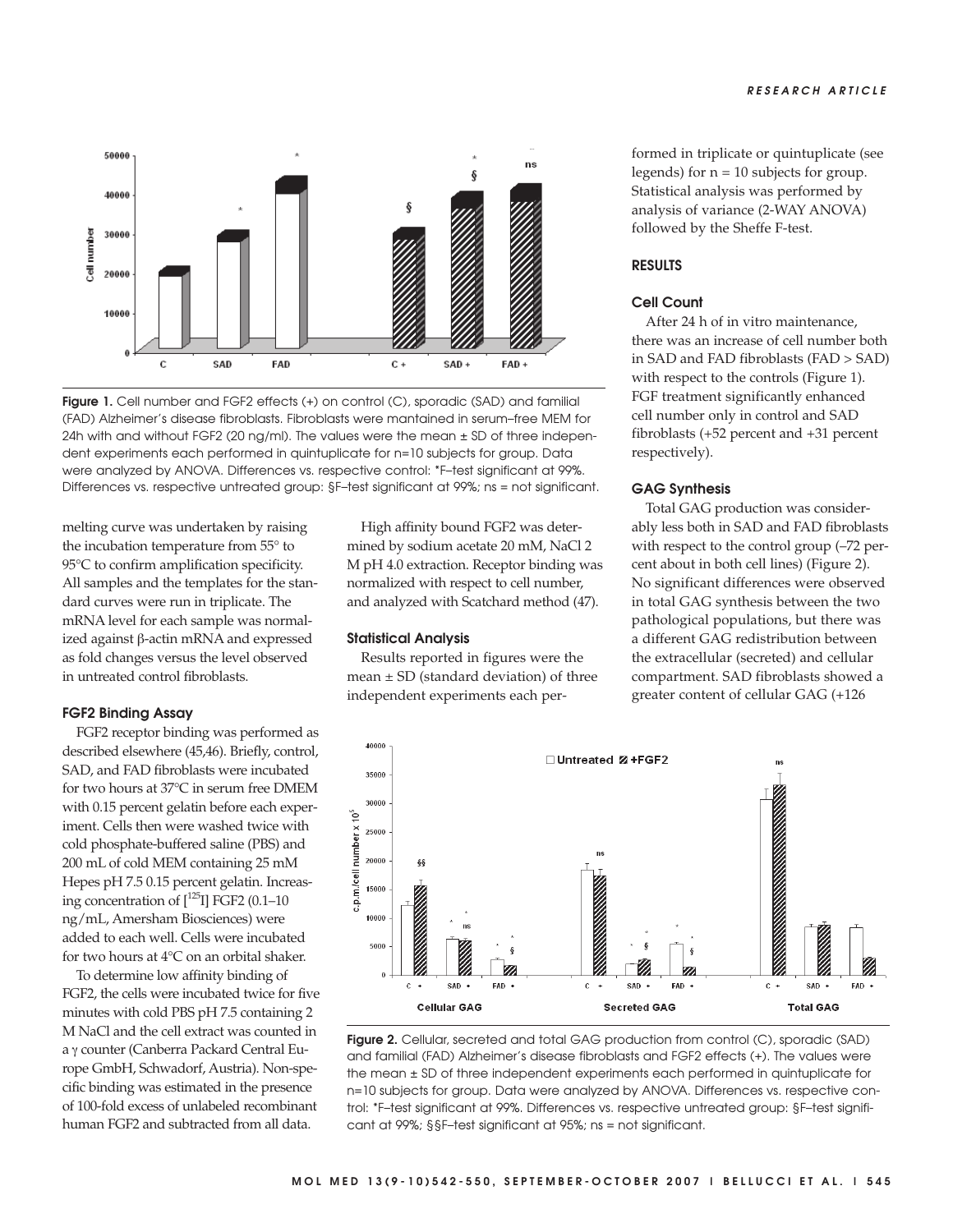

Figure 3. Cellular, secreted and total collagen production from control (C), sporadic (SAD) and familial (FAD) Alzheimer's disease fibroblasts and FGF2 effects (+). The values were the mean ± SD of three independent experiments each performed in quintuplicate for n=10 subjects for group. Data were analyzed by ANOVA. Differences vs. respective control: \*F–test significant at 99%; NS = not significant. Differences vs. respective untreated group: §F–test significant at 99%; §§F–test significant at 95%; ns = not significant.

percent), while FAD fibroblasts produced greater amounts of secreted GAG (+173 percent). FGF treatment strongly decreased cellular and secreted GAG in FAD fibroblasts (–41 percent and –75 percent, respectively) and increased GAG secretion in SAD fibroblasts (+35 percent), but it did not affect their total GAG production. In control group, cellular GAG was significantly upregulated by FGF which did not induce significant differences in total GAG production.

#### Collagen Synthesis

FAD fibroblasts produced significantly more collagen than control (+108 percent) and SAD fibroblasts (+211 percent) (Figure 3). FGF increased only the content of cellular collagen in SAD (+64 percent) without significantly affecting total collagen production and markedly increased the content of secreted collagen in FAD fibroblasts (+59 percent).

## Quantitation of Proteoglycans, MMP-1, and FGF2 Transcription by Real-Time PCR

To analyze proteoglycan, MMP-1, and FGF gene expression, total RNA samples were obtained from unstimulated and FGF-stimulated fibroblasts (see methods). Genes were analyzed by qRT-PCR and the results are shown in Figure 4.

A downregulation in expression of betaglycan and decorin was detected in SAD fibroblasts, while no significant differences were observed between FAD and control fibroblasts. Messenger RNA expression for syndecan was down regulated in both SAD and FAD fibroblasts. Biglycan expression was upregulated only in FAD fibroblasts. FGF treatment markedly decreased decorin and biglycan in SAD fibroblasts, and reduced betaglycan level in FAD fibroblasts. Syndecan expression was significantly downregulated in both SAD and FAD fibroblasts after FGF treatment.

MMP-1 expression was detectable in lower concentration in FAD fibroblasts when compared with control and SAD fibroblasts. FGF treatment induced a decrease of MMP-1 signal in control and FAD fibroblasts, and a three-fold increase of the MMP1 transcript level in SAD fibroblasts.

FGF2 mRNA showed a maximal downregulation in SAD fibroblasts when compared with control and FAD fibroblasts, being markedly upregulated by the addition of exogenous FGF On the contrary, FGF expression was significantly decreased in FGF-treated control and FAD groups.

## Quantitative Analysis of FGF Receptors by Binding Assay

The Scatchard analysis shows the presence of a high affinity and a low affinity binding site. The low affinity receptor number (Figure 5) was +26 percent in SAD and about two-fold in FAD fibroblasts compared with control. FGF treatment induced an increase of the low affinity receptor density in the control and SAD fibroblasts, while it led to a clear decrease of these receptors' density in FAD fibroblasts.

Accordingly, the high affinity receptor/ cell ratio showed a different trend (Figure 6). It was strongly enhanced in both pathological cell populations (SAD > FAD), increased by FGF in control group and decreased in both SAD and FAD fibroblasts.

## **DISCUSSION**

ECM components and FGF have been implicated in the formation of neurite plaques in Alzheimer's disease (48,49). Different components of the ECM, such as HSPGs (9,10), laminin, fibronectin (50), and collagen (10) bind in fact secreted APP stimulating fibril nucleation and, acting as "seed molecules" (3), promote senile plaque formation. In addition, FGF-ECM binding regulates the amount of APP and its processing to amyloidogenic fragments in neuronal and non-neuronal cells (51).

Previous reports showed that lysosomal alterations were detectable not only in neurons but also in skin fibroblasts and lymphoblasts obtained from AD patients (41,52,53). In this report we carried out an investigation on ECM components using as cell model primary fibroblast cultures established from FAD patients mutated on PS1 gene, SAD cases, and cognitively normal controls.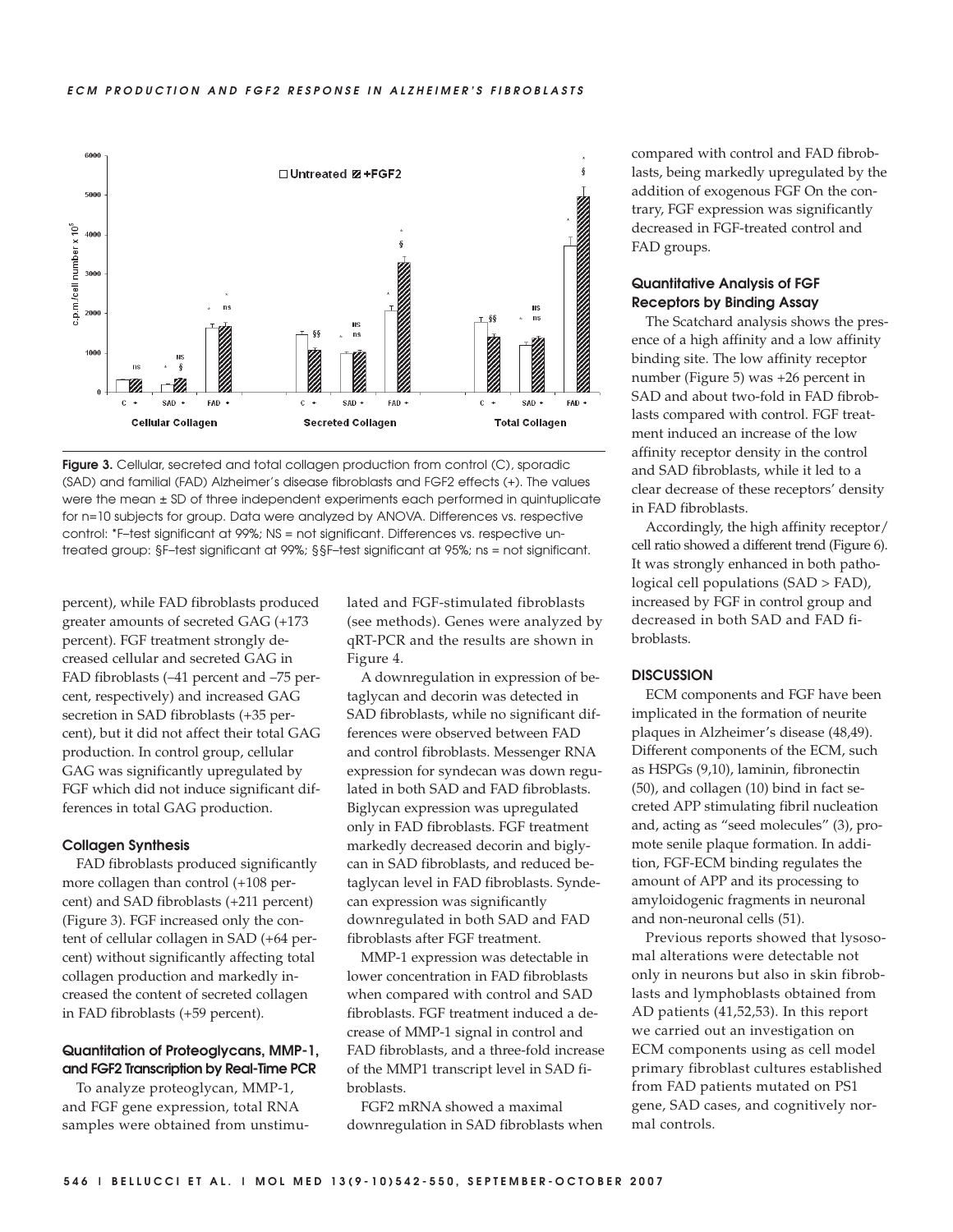

Figure 4. Expression data (mRNA levels) for betaglycan, decorin, syndecan, biglycan, MMP1 and FGF2 obtained from control (C), sporadic (SAD) and familial (FAD) Alzheimer's disease fibroblasts treated or not with FGF2 (+). The mRNA levels were quantified by real–time quantitative PCR. Values were the mean ± SD of three independent experiments each performed in triplicate for n=10 subjects for group. Data were analyzed by ANOVA. The results were expressed as fold change in β–actin normalized mRNA values. Differences vs. mRNA levels in each respective control: \*F–test significant at 99%; \*\*F–test significant at 95%; NS = not significant. Differences vs. mRNA levels in each untreated group: §F–test significant at 99%; ns = not significant

The observed differences between each patient group and FGF effects are reported in the schematic Table 2.

Both pathological groups showed a greater proliferative rate compared with the control fibroblasts, but FAD evidenced about two-fold increase of cell number with respect to control and +45 percent than SAD fibroblasts. Total GAG were strongly decreased in SAD and FAD cells when compared with controls, with a cellular/secreted GAG ratio in favor of cell accumulation in SAD fibroblasts.

Collagen production was different in mutant and sporadic AD fibroblasts: SAD cells produced significantly less collagen, while FAD accumulated and secreted more collagen than controls.

MMP1 expression was decreased in both pathological populations but the decrease was more evident in FAD cells.

A different regulation in PG expression also was detected and measured by realtime PCR. In SAD fibroblasts, decorin, betaglycan, and syndecan PGs appeared downregulated. Biglycan expression was not affected in SAD, but resulted upregulated in FAD fibroblasts.

We also provide evidence that mutant and wild type AD fibroblasts react differently to FGF treatment. FGF exerted a stimulating proliferative effect only in SAD fibroblasts, significantly reduced GAG production, and favored collagen synthesis only in FAD fibroblasts.

In light of our data, we suggest that changes in GAG production not only cause a reduced adhesiveness of skin fibroblasts (54), but also modulate APP effects on neuronal plasticity and Aβ neurotoxicity (4). The greater collagen production by FAD is another finding of interest because it has been reported that collagen can cause a decrease in secretion and accumulation of cellular mature APP (10).

Because biglycan and decorin are two PGs strictly related to collagen fibrillogenesis (55), the increase in collagen production that we observed in FAD fibroblasts could be mainly due to two mechanisms: the reduced expression of MMP-1 collagenase and biglycan upregulation. On the contrary, the decrease in collagen production observed in SAD fibroblasts might be associated with the reduced decorin expression.

Syndecans and betaglycan are cell surface HSPGs capable of binding ECM molecules via their covalently attached heparan sulfate chains. The different expression of syndecan and betaglycan in SAD and FAD cells also could be related to severity of AD. It has been suggested that sulphated PGs might have a neuroprotective effect, because it has been demonstrated that neurons and cortical areas show low susceptibility to neurofibrillary changes if high proportions of aggregating chondroitin sulphate proteoglycans are present in the neural microenvironment (4). The CSPGs content, for example, is inversely correlated with the amount of hyperphosphorylated tau in the brains of AD patients (56).

The above findings may be related to the different endogenous FGF expression and to FGF receptor number in the two pathological cell populations.

FGF2 mRNA constitutive level was differently expressed in SAD and FAD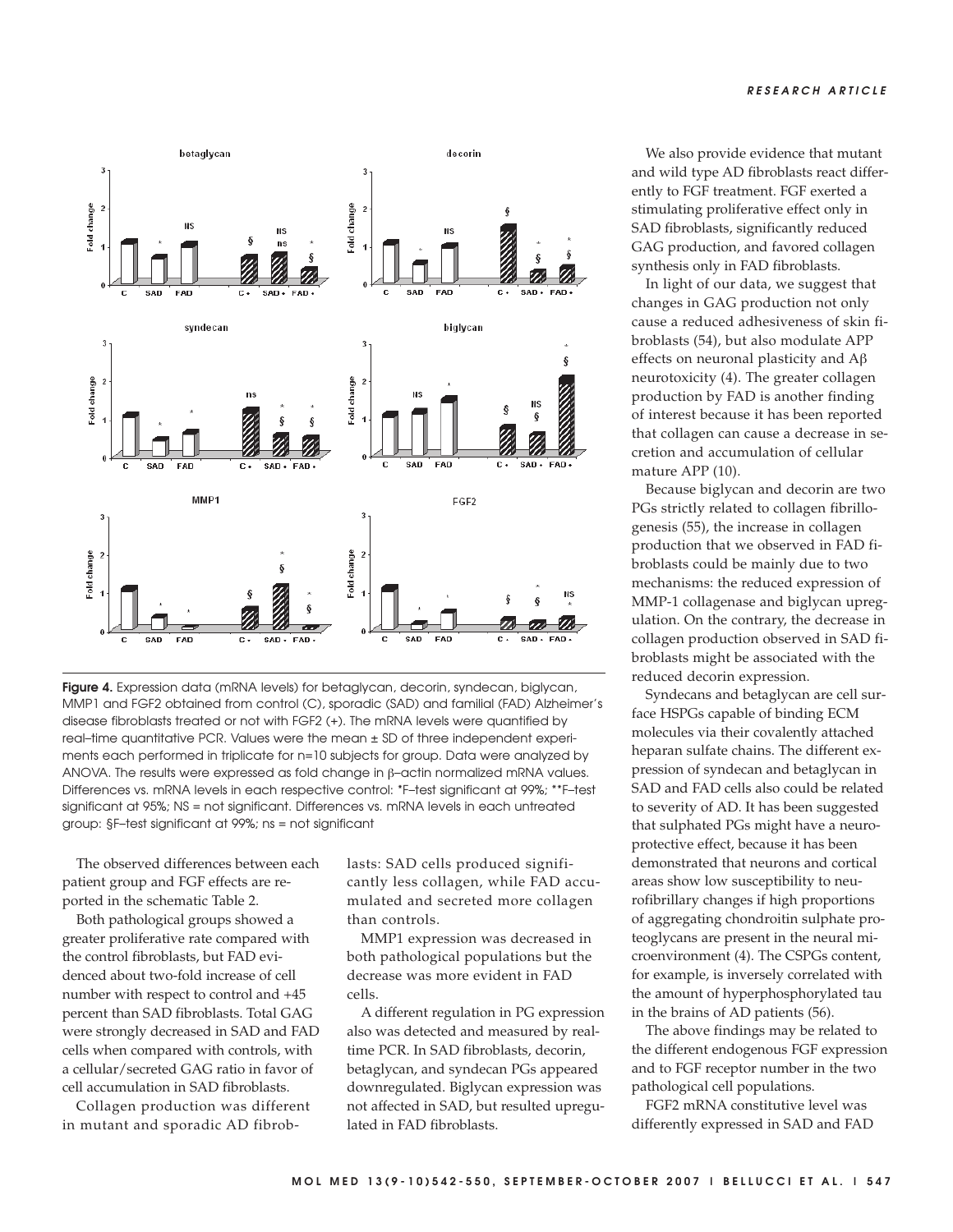

**Figure 5.** Scatchard analysis of  $^{125}$ -FGF2 binding to low affinity receptors in control, sporadic (SAD) and familial (FAD) fibroblasts, and FGF2 effect. Specifically bound (B) anf free (F) ligands were measured as described in Materials and Methods. Values were the mean ± SD of three independent experiments each performed in triplicate for n=10 subjects for group. Difference vs. number of receptors in each respective control: \*F–test significant at 99%. Differences vs. number of receptors in respective untreated group: §F–test significant at 99%; §§F–test significant at 95%.

fibroblasts, being more expressed in FAD fibroblasts. The role of FGF in AD development is suggested by several contradictory reports. It has been demonstrated that FGF increases APP mRNA levels (57,58) but it protects neurons expressing mutant PS1 from exposures to excitotoxins, Aβ and reactive oxygen species (59–63). The different endogenous FGF expression that we observed in SAD and FAD fibroblasts might cause an imbalance within this protective system, thus explaining the biological differences between SAD and FAD degenerative processes (64).

Finally, while only FGF low affinity receptor numbers were more expressed in FAD cells, high affinity receptors were significantly higher in SAD and FAD cell when compared with controls. This result, in association with the finding that HSPG syndecan is reduced in SAD and FAD fibroblasts, could explain their higher proliferating state. Other authors showed a stimulating proliferative effect of HSPG on epithelial cells and a decreasing effect on mesenchymal cells (65).

Betaglycan and syndecan also are closely associated with FGF receptor. This spatial and functional relationship is very important for stabilizing FGF binding (66,67), modulating FGF activity, and transforming normal soluble proteins into insoluble paired helical filaments in AD (68,69) The different content in HSPGs that we observed in SAD and FAD fibroblasts could modulate FGF receptor binding differently and consequently could induce significant effects on neuroprotective action induced by PGs.

FGF treatment decreased both low and high affinity binding receptors in FAD fibroblasts, while it had a decreasing effect only in high affinity receptors in SAD cells. In FAD fibroblasts, a reduced neuro-protective action of FGF could be due to its parallel decreasing effect on both high and low affinity receptors.

Taken together, our data show for the first time a different ECM production in sporadic and familial Alzheimer's disease skin fibroblasts, suggesting a link with connective tissue disease. The different ef-



|              | Kd (nM)<br>dissociation constant | Number of receptors |
|--------------|----------------------------------|---------------------|
| Control      | $114 \pm 9$                      | $5435 + 508$        |
| SAD          | $440 + 35$                       | $11640 + 950$ *     |
| FAD          | $199 + 16$                       | $7476 \pm 533$ *    |
| Control+EGE2 | $209 \pm 17$                     | $7267 + 631$ \$     |
| SAD +FGF2    | $328 + 29$                       | $8920 \pm 648$ 66   |
| FAD+ FGF2    | $250 \pm 20$                     | $5980 \pm 392$ 66   |

Figure 6. Scatchard analysis of <sup>125</sup>I–FGF2 binding to high affinity receptors in control, sporadic (SAD) and familial (FAD) fibroblasts, and FGF2 effect. Specifically bound (B) and free (F) ligands were measured as described in Materials and Methods. Values were the mean ± SD of three independent experiments each performed in triplicate for n=10 subjects for group. Difference vs. number of receptors in each respective control: \*F–test significant at 99%. Differences vs. number of receptors in respective untreated group: §F–test significant at 99%; §§F–test significant at 95%.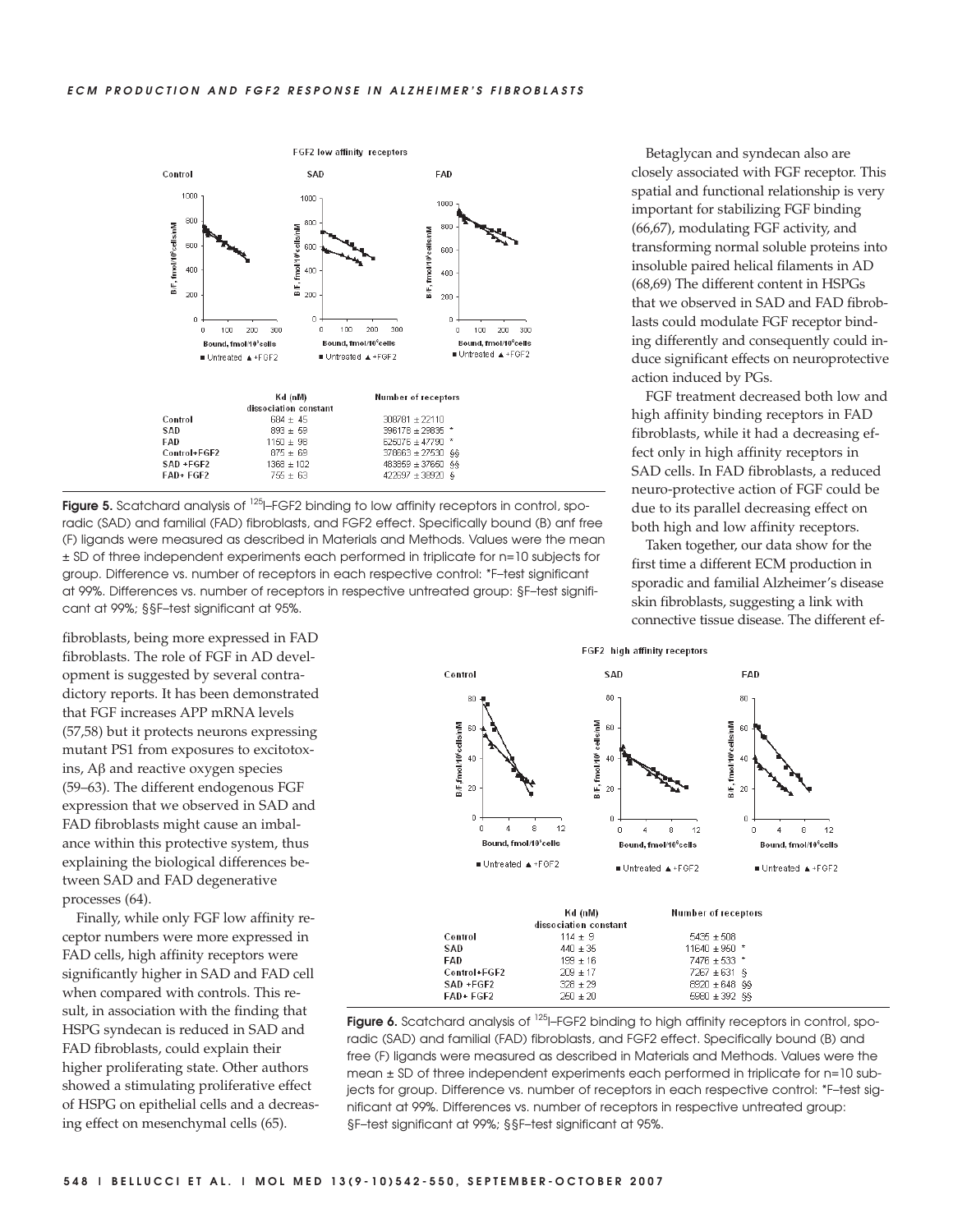fects of FGF on FAD and SAD fibroblast phenotype might involve molecular mechanisms downstream from FGF receptor binding. Together, the data provide new insight into the complex FGF response involved in the development of AD.

## ACKNOWLEDGMENTS

Supported by fundings from the University of Perugia, by the Italian Ministry of Instruction, University and Research (Grant 2005051707-005 and 2005062887-004) and by the Cassa di Risparmio of Florence (Grant 2003.1764).

#### **REFERENCES**

- 1. Smith MA. (1998) Alzheimer disease. *Int*. *Rev*. *Neurobiol*. 42:1–54.
- 2. Hardy J. (1997) Amyloid, the presenilins and Alzheimer's disease. *Trends Neurosci*. 20:154–9.
- 3. Castillo GM, Ngo C, Cummings J, Wight TN, Snow AD. (1997) Perlecan binds to the β-amyloid proteins (Aβ) of Alzheimer's disease, accelerates Aβ fibril formation, and maintains Aβ fibril stability. *J*. *Neurochem*. 69:2452–65.
- 4. Bruckner G, Hausen D, Harting W, Drlicek M, Arendt T, Brauer K. (1999) Cortical areas abundant in extracellular matrix chondroitin sulphate proteoglycans are less affected by cytoskeletal changes in Alzheimer's disease. *Neuroscience* 92:791–805.
- 5. Gerst JL et al. (2000) Altered cell-matrix associated ADAM proteins in Alzheimer disease. *J*. *Neurosc*. *Res*. 59:680–4.
- 6. Ge YW, Lahiri DK. (2002) Regulation of promoter activity of the APP gene by cytokines and growth factors: implications in Alzheimer's disease. *Ann*. *N*. *Y*. *Acad*. *Sci*. 973:463–7.
- 7. Gilad GM, Kagan HM, Gilad VH. (2005) Evidence for increased lysyl oxidase, the extracellular matrix-forming enzyme, in Alzheimer's disease brain. *Neurosci*. *Lett*. 376:210–4.
- 8. Monning U, Sandbrink R, Weidemann A, Banati RB, Masters CL, Beyreuther K. (1995) Extracellular matrix influences the biogenesis of amyloid precursor protein in microglial cells. *J*. *Biol*. *Chem*. 270:7104–10.
- 9. Berzin TM et al. (2000) Agrin and microvascular damage in Alzheimer's disease. *Neurobiol*. *Aging*. 21:349–55.
- 10. Van Horssen J et al. (2002) Collagen XVIII: a novel heparan sulfate proteoglycan associated with vascular amyloid depositions and senile plaques in Alzheimer's disease brains. *Brain Pathol*. 12:456–62.
- 11. Snow AD, Sekiguchi RT, Nochlin D, Kalaria RN, Kimata K. (1994) Heparan sulfate proteoglycan in diffuse plaques of hippocampus but not of cerebellum in Alzheimer's disease brain. *Am*. *J*. *Pathol*. 144:337–47.
- 12. Snow AD et al.(1995) Differential binding of vascular cell-derived proteoglycans (perlecan, biglycan, decorin and versican) to the beta amyloid protein of Alzheimer's disease. *Arch*. *Biochem*. *Biophys*. 320:84–95.
- 13. Snow AD, Wight TN. (1989) Proteoglycans in the pathogenesis of Alzheimer's disease and other amyloidoses. *Neurobiol*. *Aging*. 10:481–97.
- 14. DeWitt DA, Silver J, Canning DR, Perry G. (1993) Chondroitin sulfate proteoglycans are associated with the lesions of Alzheimer's disease. *Exp*. *Neurol*. 121:149–52.
- 15. Snow AD, Castillo GM. (1997) Specific proteoglycans as potential causative agents and relevant targets for therapeutic intervention in Alzheimer's disease and other amyloidoses. Amyloid: *Int*. *J*. *Exp*. *Clin*. *Invest*. 4:135–41.
- 16. Mattson MP et al. (1997) Cellular signaling roles of TGFβ, TNFα, and βAPP in brain injury responses and Alzheimer's disease. *Brain Res*. *Rev*. 23:47–61
- 17. Griffin WS et al. (1998) Glial-neuronal interactions in Alzheimer's disease: the potential role of a "cytokine cycle" in disease progression. *Brain Pathol*. 8:65–72.
- 18. Satoh J, Kuroda Y. (2000) Amyloid precursor proteinβ-secretase (BACE) mRNA expression in human neural cell lines following induction of neuronal differentiation and exposure to cytokines and growth factors. *Neuropathology*. 20: 289–96.
- 19. Eckenstein FP. (1994) Fibroblast growth factors in the nervous system. *J*. *Neurobiol*. 25:1467–80.
- 20. Eckenstein FP, Andersson C, Kuzis K, Woodward WR. (1994) Distribution of acidic and basic fibroblast growth factors in the mature, injured and developing rat nervous system. *Prog*. *Brain Res*. 103:55–64.
- 21. Reier PJ, Houle J. (1988). The glial scar: its bearing on axonal elongation and transplantation approaches to CNS repair. *Adv*. *Neurol*. 47:87–138.
- 22. Ecklancher F, Kehrli P, Labourdette G, Sensenbrenner M. (1996) Basic fibroblast growth factor (bFGF) injection activates the glial reaction in the injured adult rat brain. *Brain Res*. 737:201–14.
- 23. Kuzis K, Reed S, Cherry NJ, Woodward WR, Eckenstein FP. (1995) Developmental time course of acidic and basic fibroblast growth factors' expression in distinct cellular populations of the rat central nervous system. *J*. *Comp*. *Neurol*. 358: 142–53.
- 24. Johnson DE, Williams LT. (1993) Structural and functional diversity in the FGF receptor multigene family. *Adv*. *Cancer Res*. 60:1–41.
- 25. Stopa EG et al. (1990) Basic fibroblast growth factor in Alzheimer's disease. Biochem. *Biophys*. *Res*. *Commun*. 171:690–6.
- 26. Lahiri DK, Nall C. (1995) Promoter activity of the gene encoding the beta-amyloid precursor protein is up-regulated by growth factors, phorbol ester, retinoic acid and interleukin-1. *Brain Res*. *Mol*. *Brain Res*. 32:233–40.
- 27. Perry G et al. (1991) Association of heparan sul-

fate proteoglycan with the neurofibrillary tangles of Alzheimer's disease. *J*. *Neurosci*. 11:3679–83.

- 28. Matsumoto A, Fujiwara Y. (1993) Aberrant proteolysis of the β-amyloid precursor protein in familial Alzheimer's disease lympho-blastoid cells. *Eur*. *J*. *Biochem*. 217:21–7.
- 29. Fukumoto H, Tomita T, Matsunaga H, Ishibashi Y, Saido TC, Iwatsubo T. (1999) Primary cultures of neuronal and non-neuronal rat brain cells secrete similar proportions of amyloid beta peptides ending at A beta40 and A beta42. *Neuroreport*. 10:2965–9.
- 30. Horiguchi Y, Fine JD, Leigh IM, Yoshiki T, Ueda M, Imamura S. (1992) Lamina densa malformation involved in histogenesis of primary localized cutaneous amyloidosis. *J*. *Invest*. *Dermatol*. 99:12–8.
- 31. Schultz RT, Pitha J. (1985) Relation of the hepatic and splenic microcirculations to the development of lesions in experimental amyloidosis. *Am*. *J*. *Pathol*. 119:127–37.
- 32. Young ID, Willmer JP, Kisilevsky RI. (1989) The ultrastructural localization of sulfated proteoglycans is identical in the amyloids of Alzheimer's disease and AA, AL, senile cardiac and medullary carcinoma-associated amyloidosis. *Acta Neuropathol*. 78:202–9.
- 33. Czech C, Tremp G, Pradier L. (2000) Presenilins and Alzheimer's disease: biological functions and pathogenic mechanisms. *Prog*. *Neurobiol*. 60:363–84.
- 34. Hardy J, Selkoe DJ. (2002) The amyloid hypothesis of Alzheimer's disease: progress and problems on the road to therapeutics. *Science*. 297:353–6.
- 35. De Strooper B. (2003) Aph-1, Pen-2, and Nicastrin with Presenilin generate an active gamma-Secretase complex. *Neuron*. 38:9–12.
- 36. Thinakaran G, Parent AT. (2004) Identification of the role of presenilins beyond Alzheimer's disease. *Pharmacol*. *Res*. 50:411–8.
- 37. Bertram L et al. (2005) Family-based association between Alzheimer's disease and variants in UBQLN1. *N*. *Engl*. *J*. *Med*. 352:884–94.
- 38. Li D et al. (2006) Mutations of presenilin genes in dilated cardiomyopathy and heart failure. *Am*. *J*. *Hum*. *Genet*. 79:1030–9.
- 39. Uberti D et al. (2002) Selective impairment of p53-mediated cell death in fibroblasts from sporadic Alzheimer's disease patients. *J*. *Cell Sci*. 115: 3131–8.
- 40. Trippi F et al. (2001) Spontaneous and induced chromosome damage in somatic cells of sporadic and familial Alzheimer's disease patients. *Mutagenesis*. 16:323–7.
- 41. Emiliani C et al. (2003) Up-regulation of glycohydrolases in Alzheimer's disease fibroblasts correlates with Ras activation. *J*. *Biol*. *Chem*. 278:38453–60.
- 42. Cecchi C et al. (2007) Increased susceptibility to amyloid toxicity in familial Alzheimer's fibroblasts. *Neurobiol*. *Aging*. 28:863–76.
- 43. Conrad GW, Hamilton C, Haynes E. (1977) Differences in glycosaminoglycans synthesized by fibroblast-like cells from chick cornea, heart, and skin. *J*. *Biol*. *Chem*. 252:6861–70.